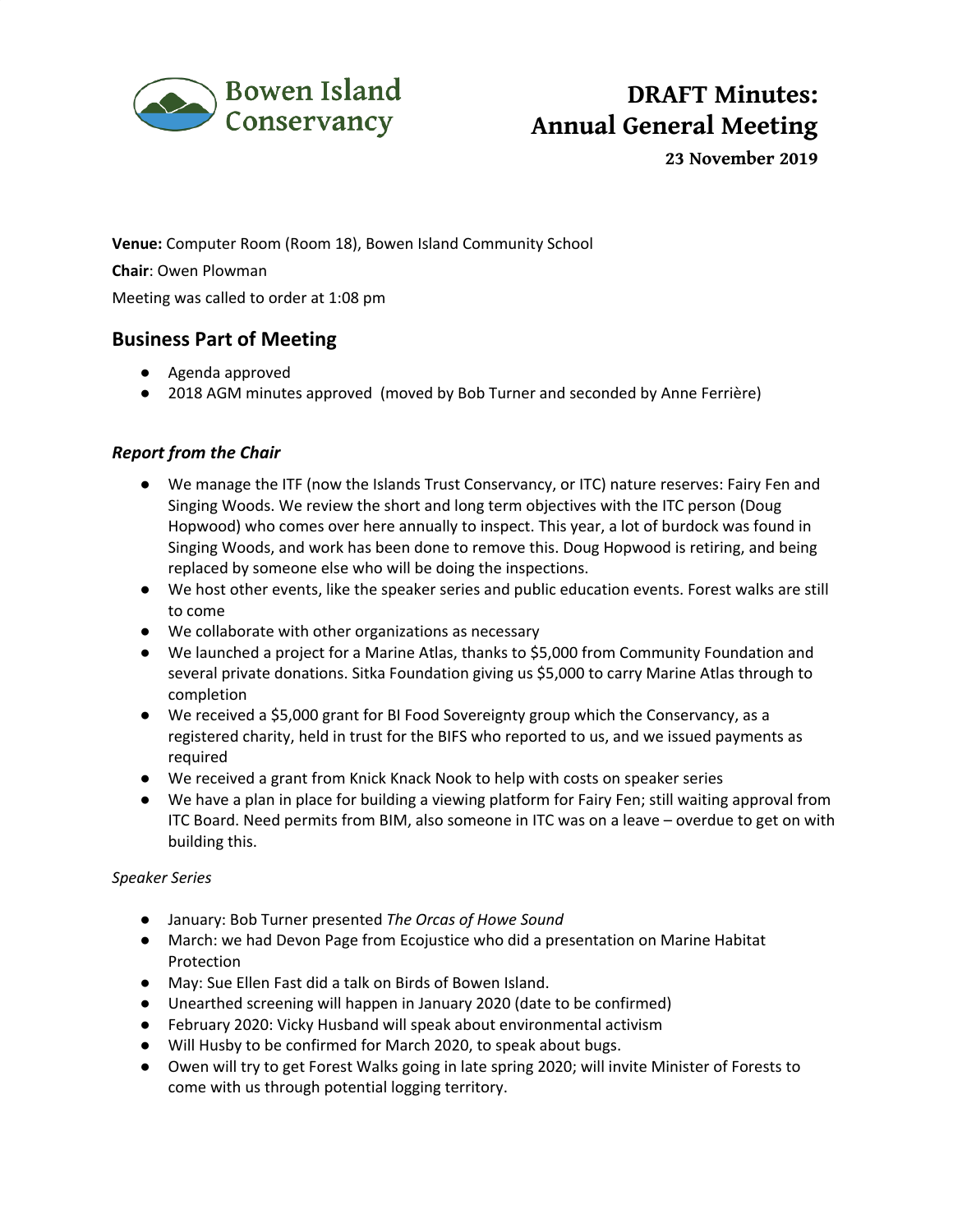- Has taken off like wildfire. Grant Scott came over from Hornby Island and presented to a group at Bob Turner's house about the Hornby Island Atlas and what to think about and emphasized importance of this being a community based project.
- October Open House at BICS– lots of energy and people attending different stations for people to put down their sightings; table with Will Husby; Fish and Wildlife Club table; Adam Taylor talking about his diving experiences - very successful event.
- Plan to publish in May or June of 2020.
- Bob commented 4 people working on the atlas Bob, Will Husby, Len Gilday, Susan Munro (overall editor) and a group of about 15 doing all kinds of tasks.
- There will be a phase 2 project to build a website for the Atlas will need further funding for this (phase 1 is the printed Atlas).

### *Financial Statements (attached\*\*)*

- Statement of Income and Expenses (up to June 30, 2019)– Adrian van Lidth de Jeude, Treasurer
	- $\circ$  Liability insurance is \$2300 we need it especially for outside activities and it covers directors
- Adrian mentioned Leo Chan's DJ night at the Pub which brought in about \$570 in donations to Conservancy.
- $\bullet$  Financial statements approved (moved by Leo Chan, 2<sup>nd</sup> by Peter).

### *Election of Board members*

Directors whose term is up have agreed to carry on.

Two additional people nominated to the Board – John Rich and Louise Loik

No nominations from the floor. (Owen asked 3 times)

Full Board is as follows:

- Leo Chan
- Ellen Coburn
- Allie Drake
- Owen Plowman (President)
- Nerys Poole (Secretary)
- Bob Turner
- Adrian van Lidth de Jeude (Treasurer)
- Peter Williamson
- John Rich
- Louise Loik

Tamsin Miley moved and Adrian 2<sup>nd</sup> approval of the above board. Approved.

#### *Other Business*

BITRA and trails on Mount Gardner – BITRA are the motorized dirt bike people. Helpful in stopping incursions into Fairy Fen. They are planning to take Easy Street to top of Mt. Gardner as a dirt bike trail. Owen spoke with Chuck Van Huisen who is chair of the 3 partners (BITS and BIHORA are other two) – apparently it is not a done deal. Has not been made public. The 3 organizations have to agree on any proposal going forward. Owen quoted email from Chuck – founding document which states all 3